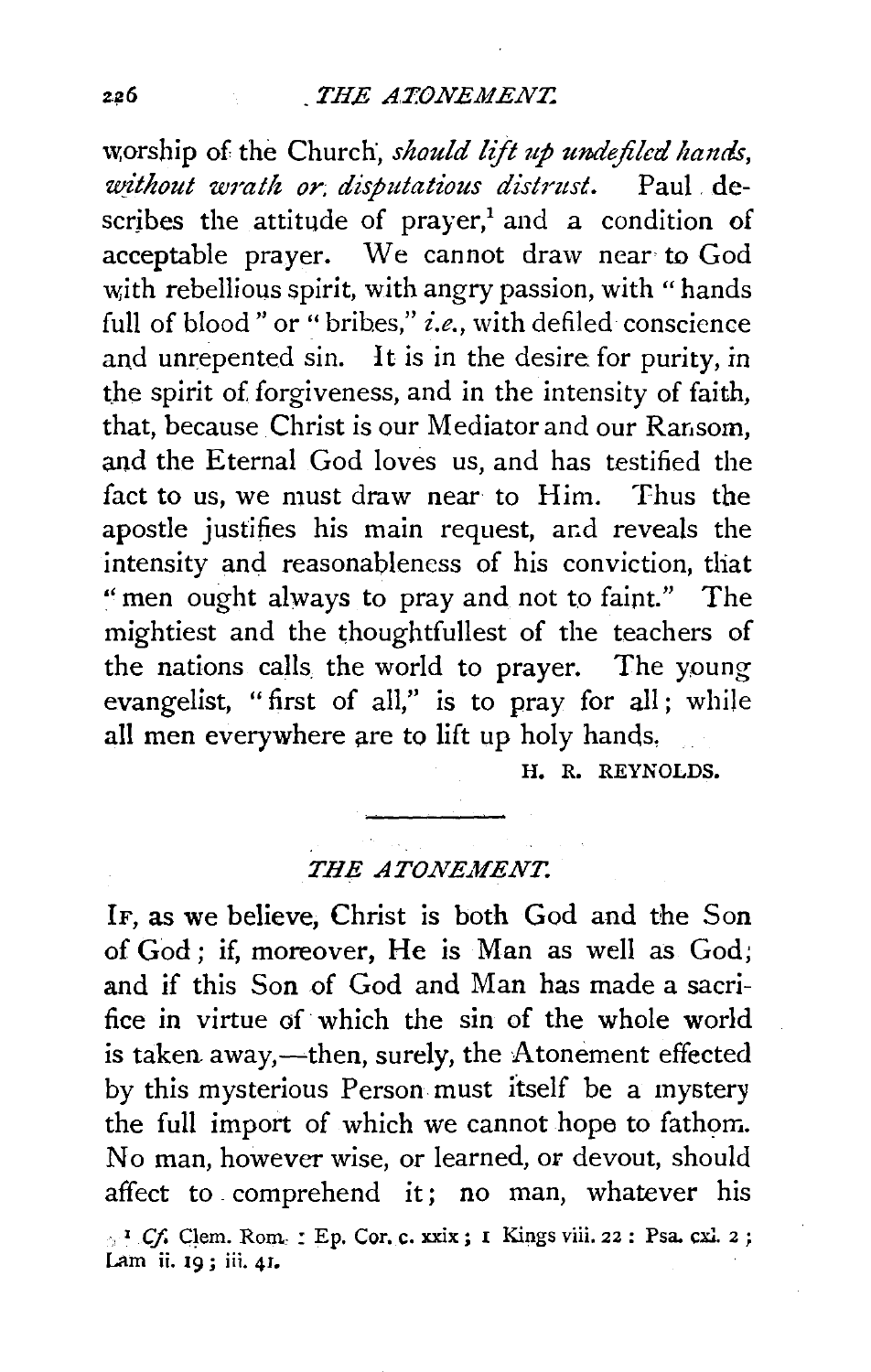attainments, should venture to speak of it save with modesty and reverence, and with a profound conviction that he knows it " but in part," that he sees .it but as "through a. glass, darkly."

.. If any man object, " But why speak at all of so incomprehensible, a mystery?" or, " How can you expect me to believe what I cannot understand ? '' the reply is.obvious. Faith begins where knowledge ends; and knowledge soon ends, so soon that no man ever did live, no man can live, without faith. What we see and understand, that we know. Faith is that quality, or power, by which we apprehend and receive the things which are not seen, by which we venture out into the invisible and incomprehensible, assured that even there we shall find a solid path beneath our feet and a friendly Heaven above our heads. "Mysteries", are the proper objects of faith. We walk by faith only where we cannot walk by sight.,

And, at the best, our knowledge is but a little island floating on, and amid, an infinite sea of mystery. Every· natural phenomenon, every fact of experience, runs up, as we pursue it, into those great laws of Nature and Life whose modes of action we may be able to formulate, but of the essence of which we are wholly and hopelessly ignorant. Every rock, flower, tree, star, and much more every man, is but a manifestation in time, to sense, of those natural and vital laws which, in themselves, are an unsolved and insoluble mystery even to the wisest of our race. Were we to speak only of that which, in the full sense, we *know*, we should never open our lips; for we know nothing fully : all our knowledge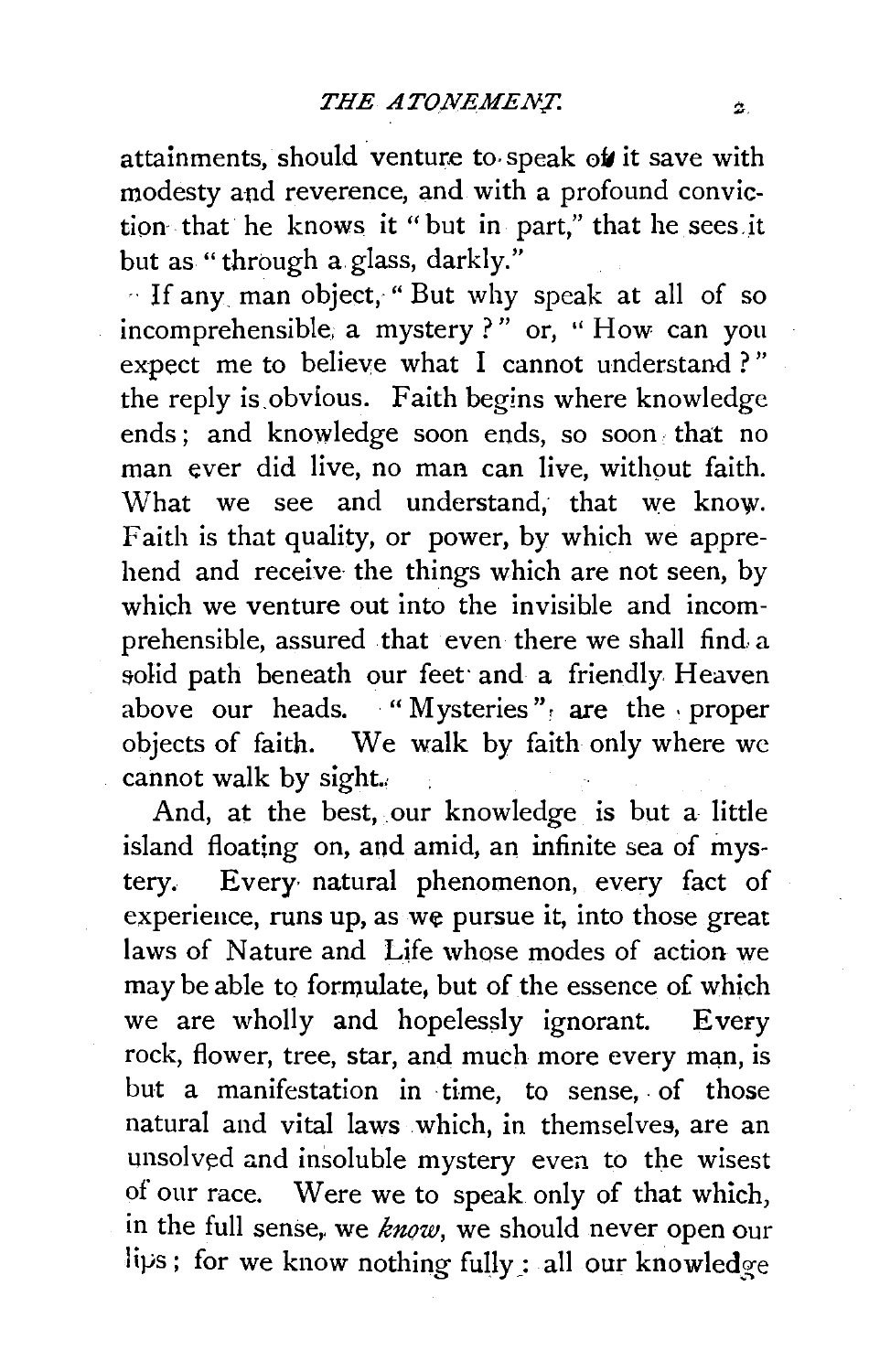is but in part. We cannot follow any track of inquiry more than a few steps without reaching the farthest shore of our knowledge and launching out on that great deep of mystery which belts it round.

We know all things phenomenally, not really ; not as they are in themselves, but as they are manifested to us under the conditions of time and sense : and, always, our knowledge is bounded by mysteries at which we speedily arrive, and in which we are lost, unless indeed we are prepared to believe what we cannot see and define and formulate.

Now we may speak of the Atonement on precisely the same terms on which we may speak of any other topic which engages our thoughts. That is to say, we may take this great spiritual fact, or transaction, to have been proved by appropriate evidence ; we may say that this or that aspect of it has been manifested, or revealed, to us : and we must confess that, beyond and beneath all the aspects of it which we are able to grasp, there stretches an illimitable sea of mystery in which our thoughts are drowned, unless, indeed, they be inspired and upheld by faith; for even on *this* sea of mystery, as of old on the darkened and wind-vexed sea of Galilee, He walks who can give us grace to walk with Him, 1f only we are not doubtful but believing.

And just now, when a single aspect of the Atonement is being earnestly pressed home on the thoughts of men as though it were a complete and satisfactor) account of that great mystery of godliness, when the doctrine of the Cross is being robbed of much of its truth by being stripped of all its mystery, it *is* very necessary that we should speak about it, and trame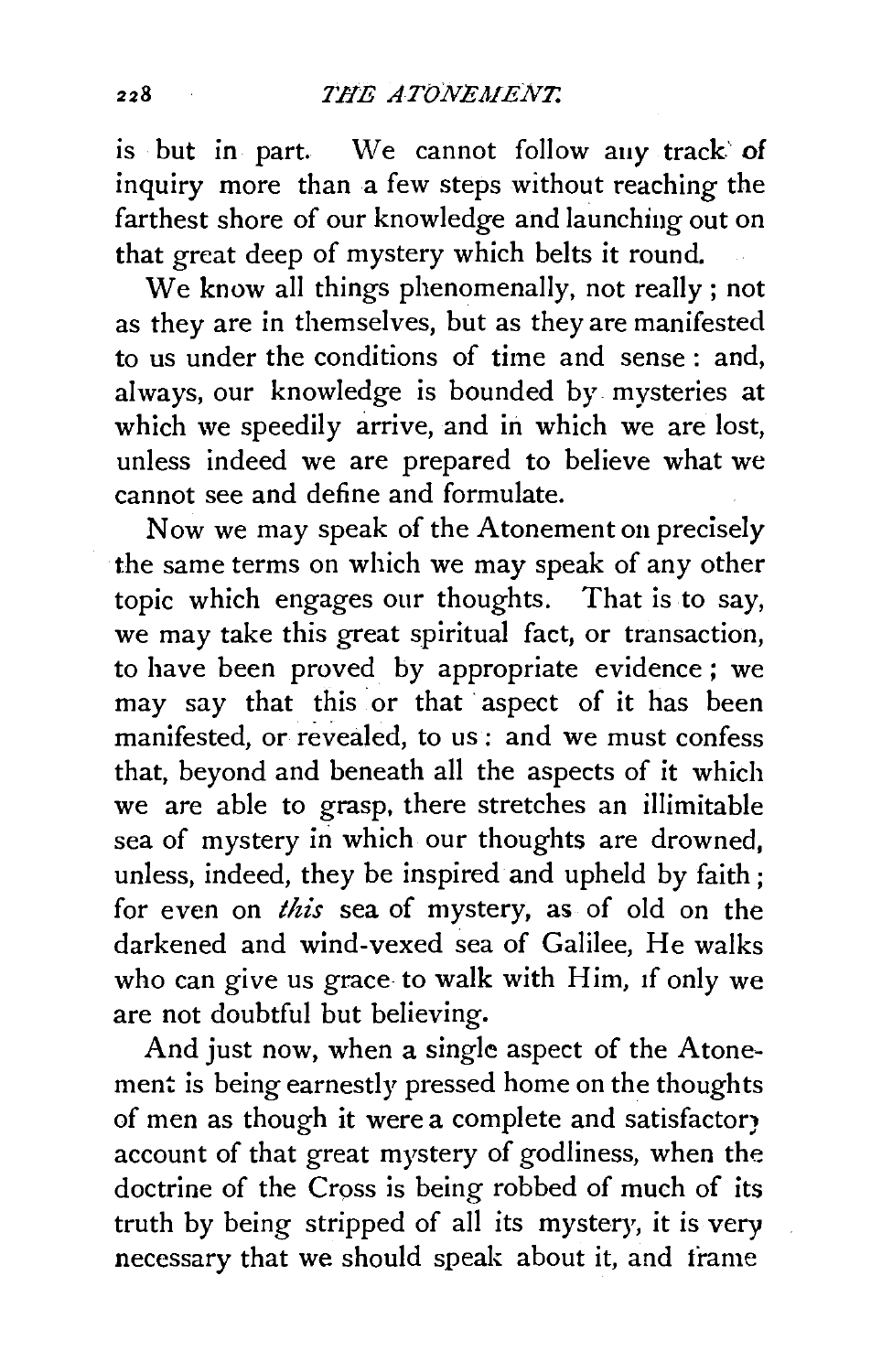for ourselves the widest conceptions of it that we can. Any man who will speak frankly and modestly of what he himself has learned of it, and of the shape it has taken in his thoughts, may help to clear and en1arge the thoughts of his neighbours, whatever the point of view from which he approaches it.

Accordingly I venture to offer, as my contribution to the general stock of thought on this theme, a brief summary of the leading aspects of the Atonement revealed in the New Testament Scriptures, although I can only speak as a student and expositor of the Word, not as a scientific theologian. All I can do, all I wish and shall attempt to do in this paper, is to state in a simple and popular way those views of it to which I have been led by a careful study of Holy Writ, and which, as they have been helpful to my own faith, may, I trust, prove helpful to that of others.

· But though I must needs speak as an expositor rather than as a theologian, I am not about to cite and discuss texts : for it is this habit of relying on scattered and isolated passages of Scripture, and on the letter of them rather than on the animating spirit, which has given rise to most of the errors and divisions of the Church. The letter killeth; it is the spirit of Scripture which gives life to thought, as well as to souls. And it is to the animating and pervading spirit of the New Testament that I shall appeal. I am not thus evading a difficulty; I am, rather, creating one for myself. Proof passages might easily be quoted in abundance for every position I am about to maintain; but I do not intend YOL. 11. 17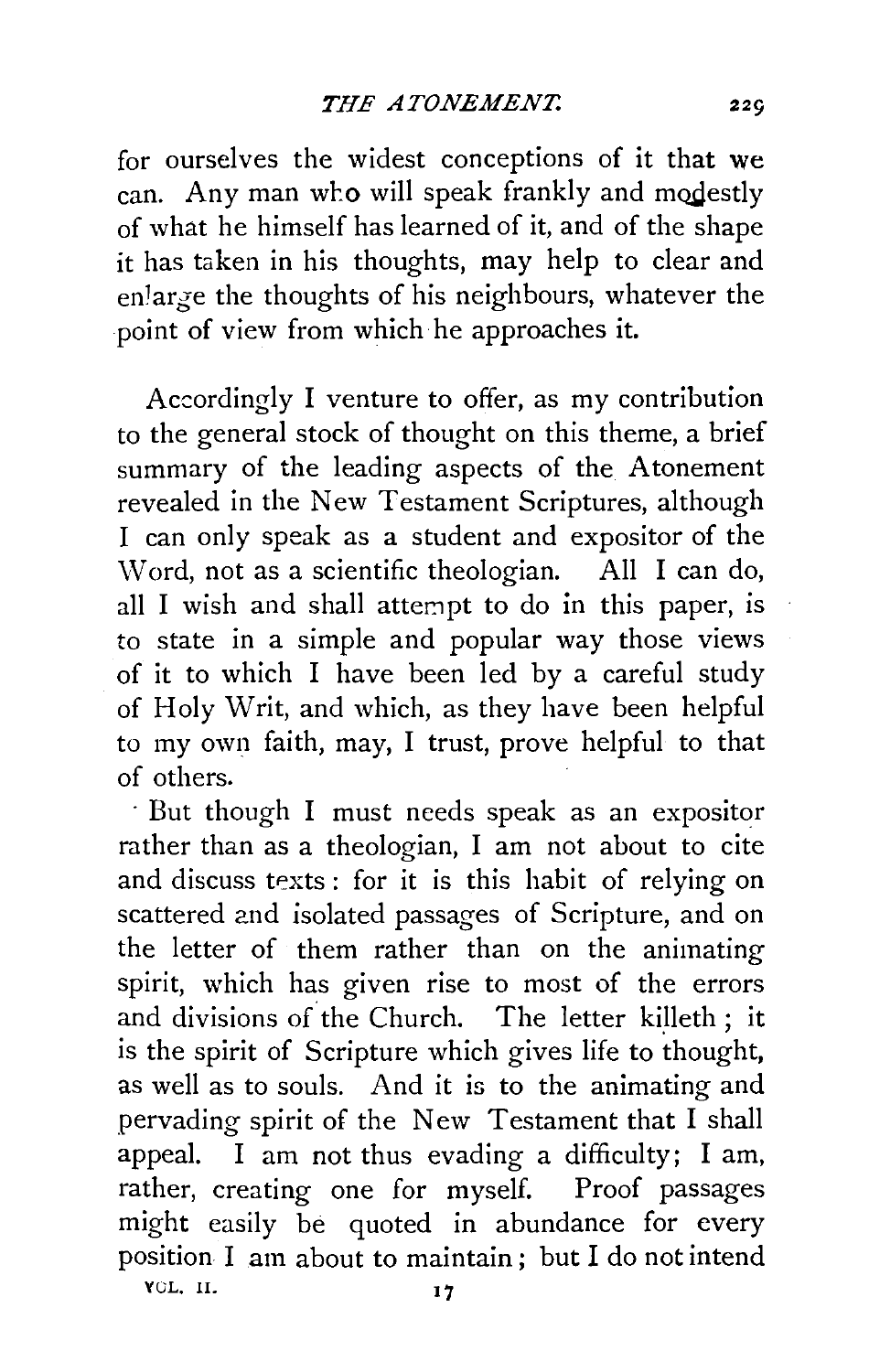to rely on these, but on certain large and general trains of thought which I feel sure no reader of the New Testament, whatever his theological prepossessions, can have failed to discover in it.

In the New Testament, then, I find three leading aspects of the Atonement wrought by Christ set forth,--not simply favoured by this passage or that, but interwoven with the very substance and whole extent of the Revelation it contains. These three aspects  $I$  may call, for want of simpler and happier terms,  $(1)$  the Metaphysical,  $(2)$  the Apocalyptical, and (3) the Ethical.

1. The *Metaphysical* View, or Aspect, of the Atonement. Beyond all question there is a large number of passages in the New Testament which speak of the Sacrifice of Christ as a ransom which He paid to deliver us from the captivities of Evil; as a propitiation which He offered to a justly-offended God for the sin, or the sins, of the world : as a satisfaction which He rendered to the law of God, in virtue of which God can remain just while yet He justifies the ungodly. I don't cite these passages. There is no need. I affirm, without any fear of contradiction, that no man who has read the New Testament carefully and candidly has failed to find this view of the Atonement in it. It takes many forms; it at once hides and discloses itself under many figures of speech ; it gives shape and substance to many passages and arguments, especially in the writings of St. Paul: but, above and beside all this, there is a *spirit* pervading the whole Christian Revelation which points stedfastly in this direc·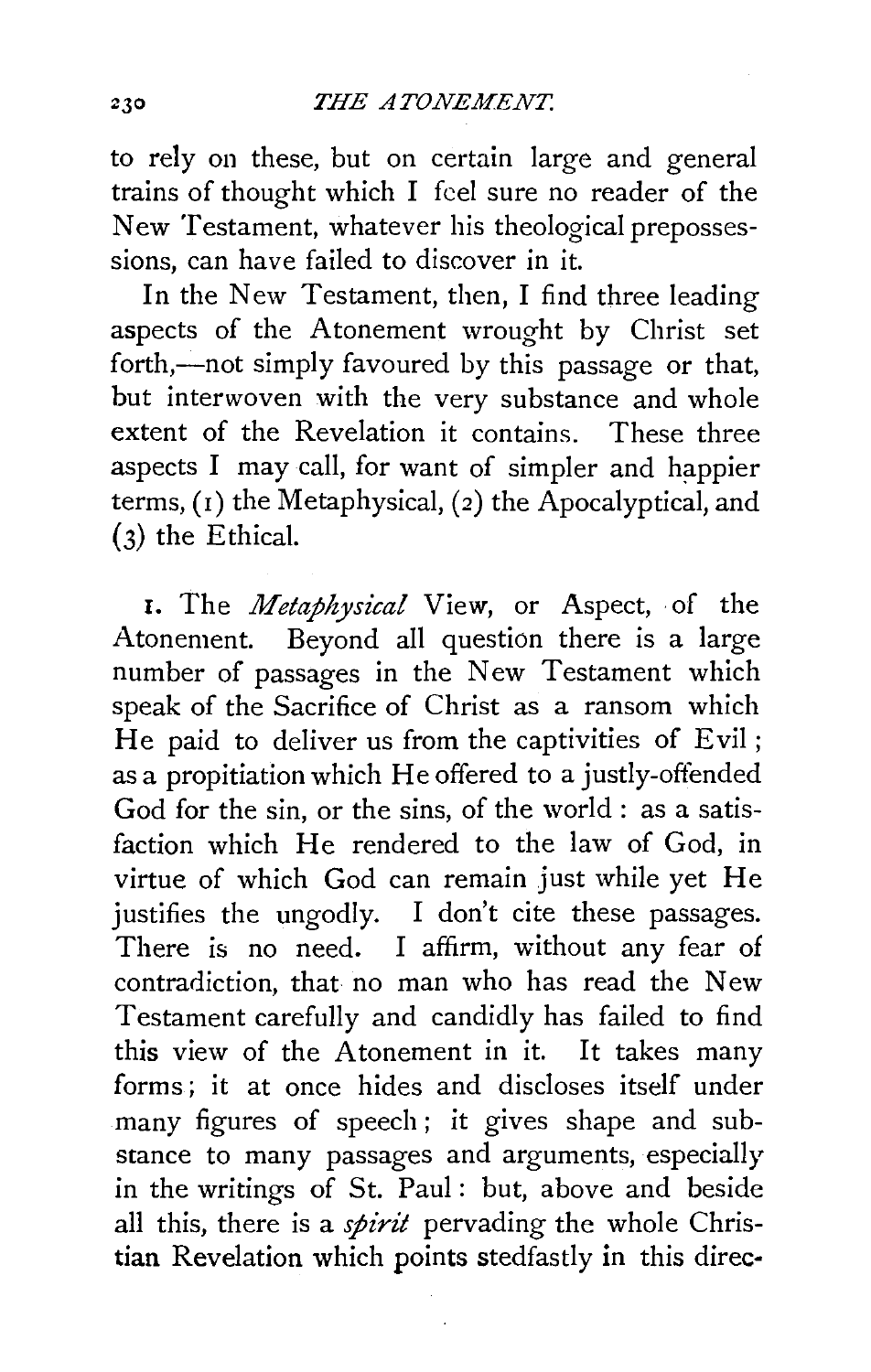tion, and which no reader of spiritual discernment can possibly miss.

. So far from having been missed, it is *this* aspect of the Atonement which the popular theology is apt to insist on as the only aspect, as containing in itself the whole doctrine of the Cross. Men are constantly invited and urged to trust in the propitiation offered to God once for all by Christ; and assured that, if they do unfeignedly and heartily trust in it, their sins will be forgiven them, and they will be reconciled or atoned to God.

Now I am very far from denying, or even questioning, this aspect of the Atonement. On the contrary, I heartily affirm it. I acknowledge that it is taught in the Scriptures of the New Testament, taught more frequently even and in more varied forms than any other, and that it is therefore to be believed by all who accept Christ for their Teacher and Lord, even although they do not com·· prebend it. But I submit that it is not the only aspect of the doctrine, nor an aspect of it which, if it stand alone, can be urged on the faith and consciences of men without peril. It is the heavenward, not the earthward, aspect of the Atonement; the side it turns to God, not the side it turns to man. It is a question of Divine metaphysics. It affects the inter-relations of the Father and the Son. It asserts that the Father, in or by the Son, did that in virtue of which He may justly forgive our offences against Him and his law. It implies - and the implication perplexes and baffles human reasonthat, apart from the Sacrifice of the Cross, even the Love of God could not have gained access to us, that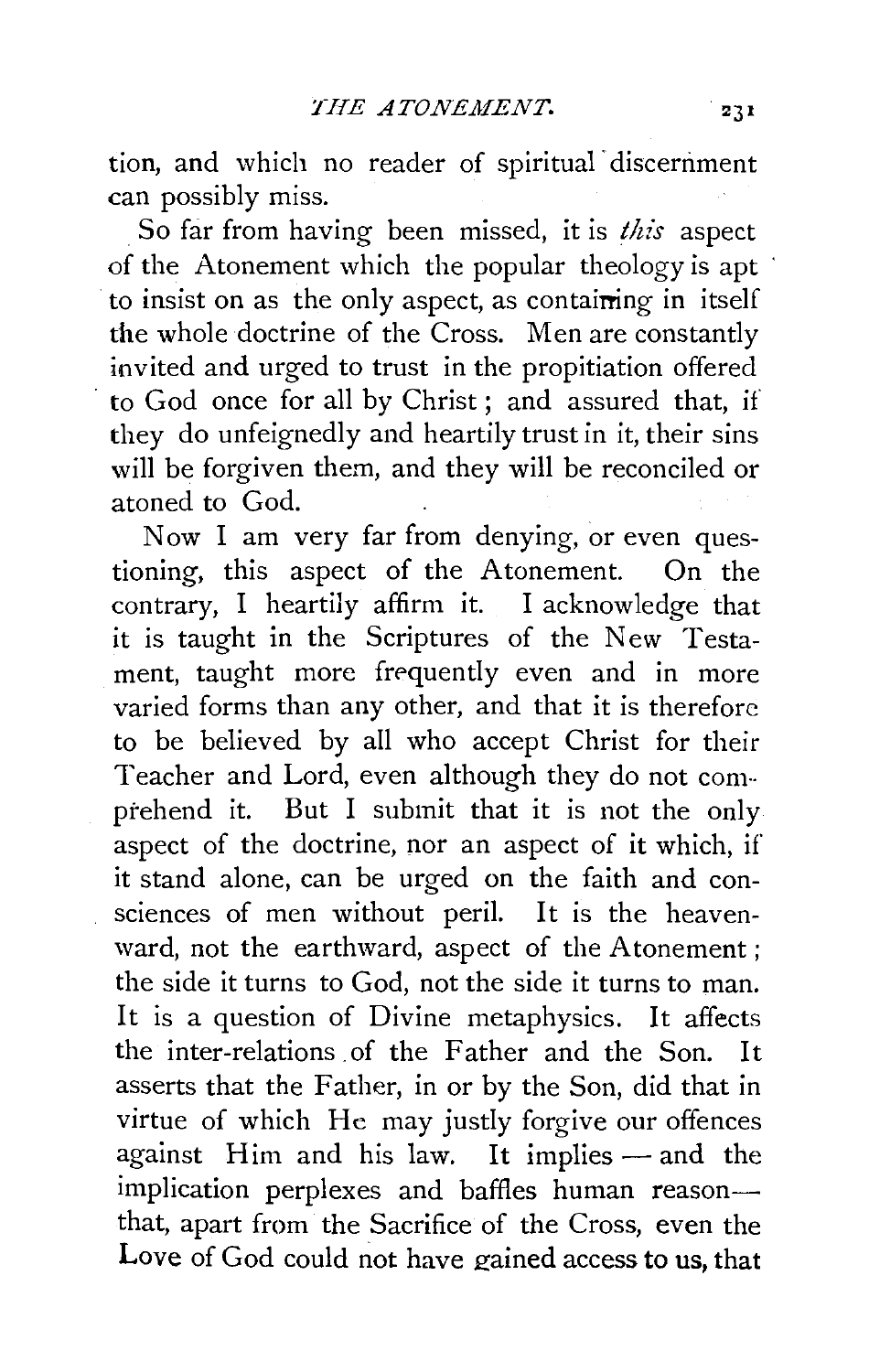our sins could not have been forgiven. In short, it is a great mystery; or, rather, it is a series of great mysteries which we cannot hope to fathom.

Glimpses into this mystery may be permitted us, nevertheless, and glimpses which reach, for aught that I can tell, to its very centre and heart. We may say, for example, that only as a satisfaction was rendered to the Divine Law which we had broken could that Law be vindicated and established in the respect of men. Or we may say that, in and through Christ, we are taught that obedience to that Law, even though it leads through suffering and death, is the only path to peace and blessedness, and that thus the law of God is not only vindicated, but glorified. Or we may say that since He who might justly have inflicted on us the penalties due to sin Himself endured them on our behalf, the revelation of the eternal righteousness of God was even more emphatic than it would have been had these penalties been exacted of those who had incurred them. Or, again, we may say that, as all men had sinned, it was necessary that He in whom all men are and live -the archetypal, all-comprehending Man-should obey for them all, that so, by the obedience of the One, the many disobedient might be made righteous. In many ways we may try to lessen the burden and pressure of this great mystery. But the more we brood over it, and the wiser we grow, and the clearer the light that falls on it, the more humbly do we confess that it is dark with excess of light, that it is so high we cannot attain to it, so wide that we cannot grasp it. All our endeavours do but land us in the conclusion, that we cannot hope to com-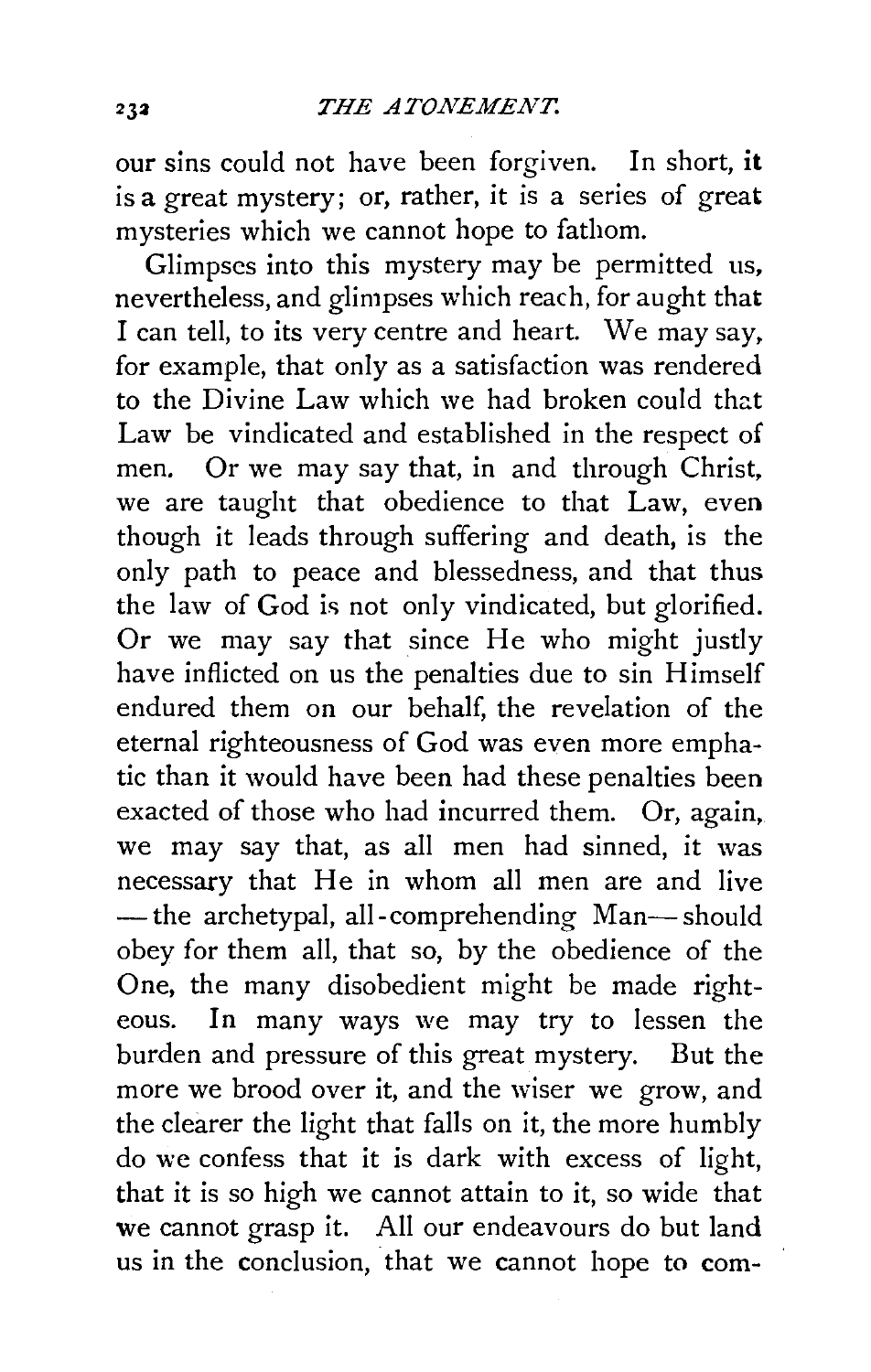prehend the relations which obtain among the Sacred Persons of the Blessed Trinity, or how those relations were modified, if indeed they were modified, by the incarnation and death of Christ. We can only say, "The New Testament, which teaches us all that we know of the Saviour, affirms that it is in virtue of his death that God can forgive and justify the ungodly; and therefore we believe it, and urge our neighbours to believe it."

That, in this aspect of it, the Atonement is a great mystery, an " unsearchable operation," must be admitted, if for no other reason, yet for this,-that during the last eighteen centuries at least three radically different theories of it have successively prevailed in the Church. But it would be none the less a mystery-rather, our reason as well as our faith would be still more severely tried, were this aspect of it not revealed. For there is a sense of justice in us which demands that the violated law of God should be vindicated, that his rectitude should be displayed as well as his love, that forgiveness should not be a mere act of grace wholly dissociated from the claims of righteousness. And in the Scriptures of the New Testament we are made to feel that this sense of justice is met and satisfied, though we cannot tell exactly how, by the fact that He died for our sins in whom we all died  $(2$  Cor. v. 14), and rose again from the dead that we all might live in Him. Were it not in any way met, the mystery of the Atonement would only be a still more inscrutable mystery.

Nor, on the other hand, because we cannot solve the mystery which underlies the Atonement, are we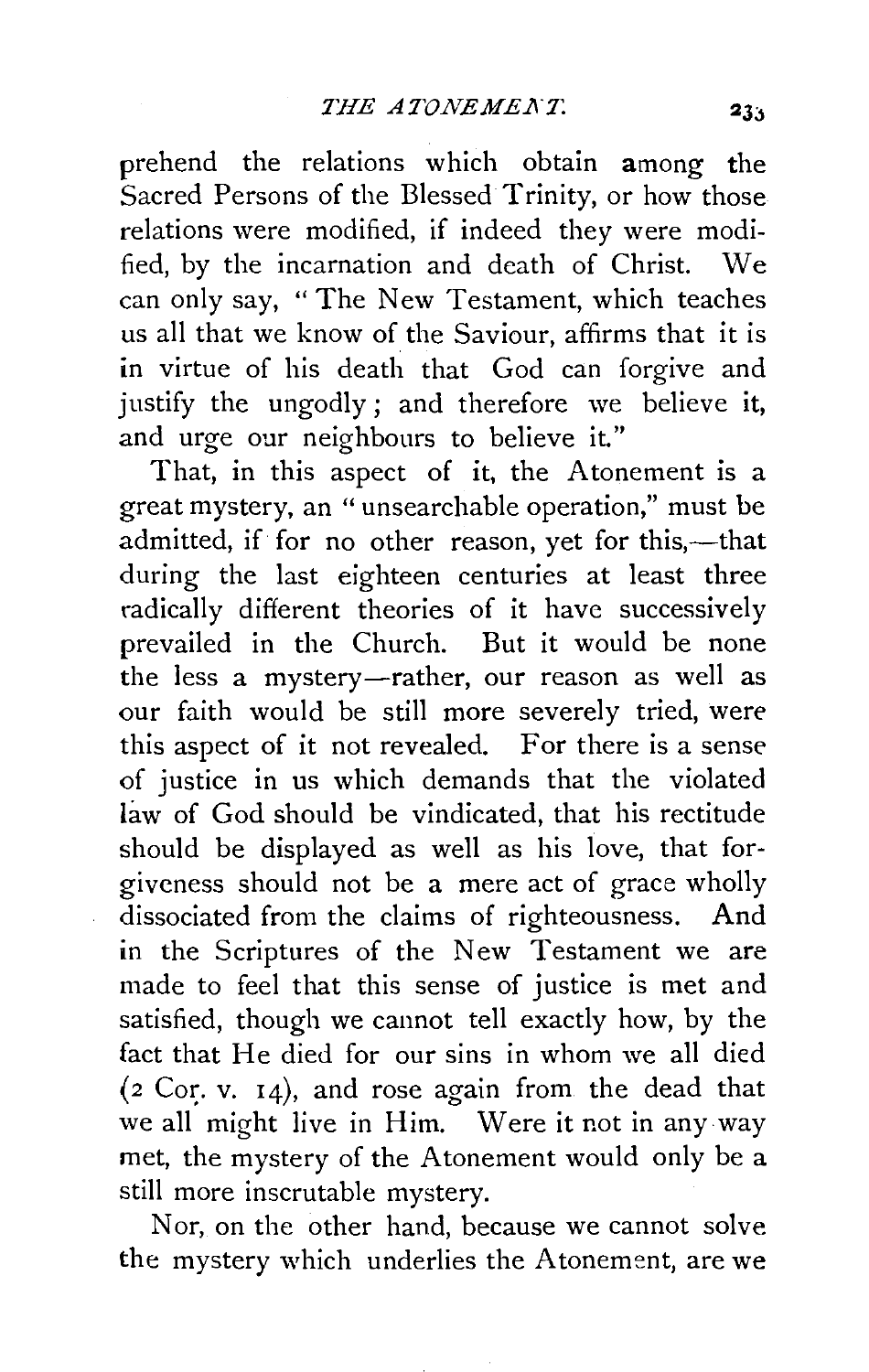at all warranted in refusing to believe in that great Act. We cannot understand how two natures, the physical and the spiritual, can inhere in one person, or how the one is affected by the activity of the other; but we do not therefore refuse to believe that man has both a spiritual and a physical nature, and that each of these is affected in many subtle and intimate ways by its associate. Still less do we understand how there should be " three persons " in one God, and how the manifestation of God to the world in one of these Persons should affect their relations to each other and to men : but if there be an infinite God above us, how should we who are finite, and who touch unfathomable mysteries at every step, expect to comprehend Him and his ways? A God whom we *could* comprehend would be no God to us: He would be altogether such an one as ourselves.

2. But even faith must have something-something intelligible-to grasp. The great mysterious laws of Nature manifest themselves in phenomena which we can study and apprehend; it is as we study natural phenomena that we become aware of the laws and mysteries-mechanical, chemical, vital-which lie behind them. And, in like manner, the laws and mysteries of the spiritual world must have their phenomena, their intelligible outlines and aspects, on which our thoughts may fasten. Can we not find in the New Testament, then, other, and more intelligible, and more practical aspects of the Atonement than that at which we have just glanced? Assuredly we may. For in these Scriptures we find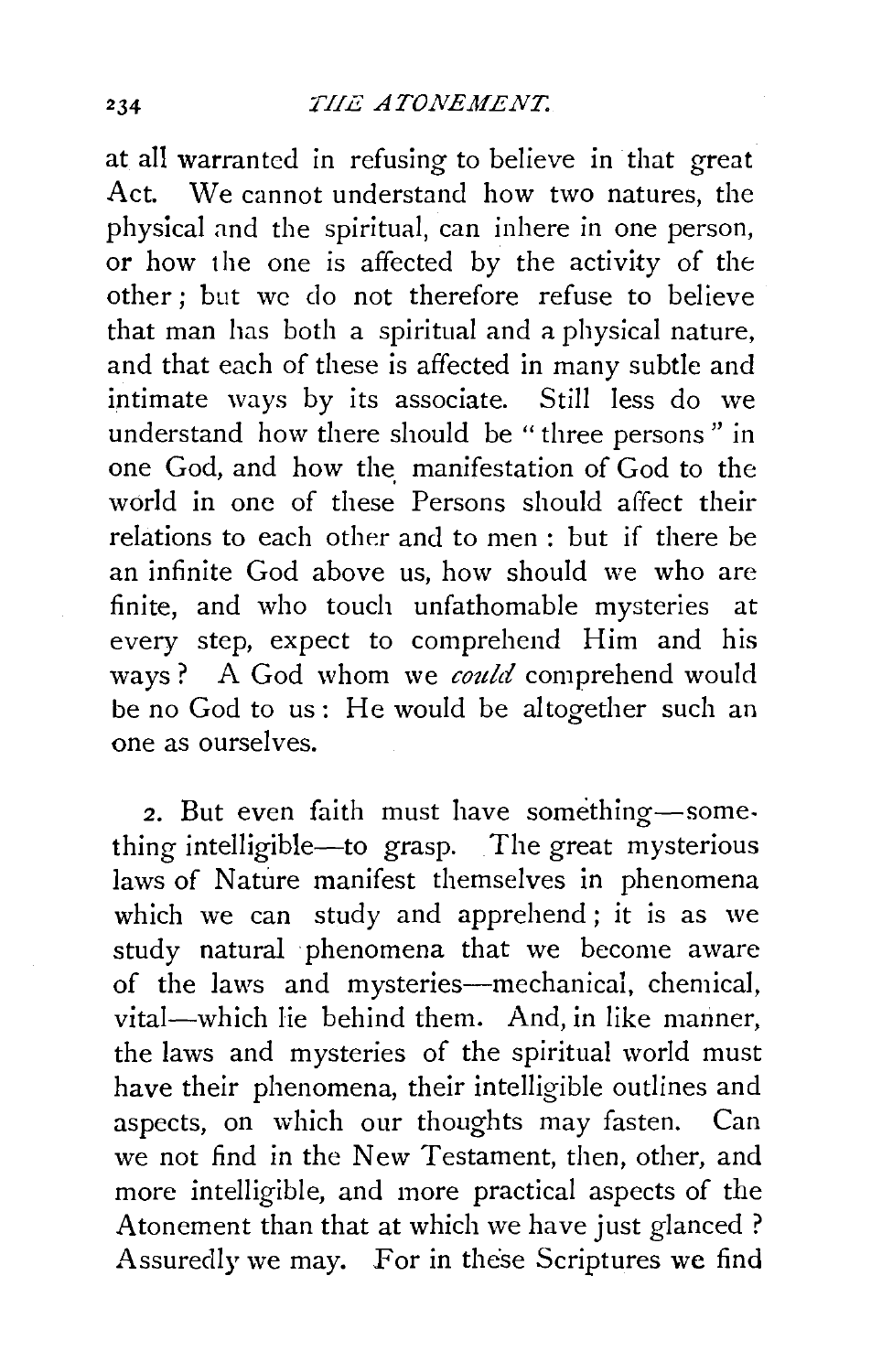what, for want of a simpler word, I have called the *Apoca!yptical* view of it.

Now an " apocalypse" is an uncovering, an unveiling, of that which was before hidden and unseen. The Apocalypse of St. John is an uncovering, or unveiling, of the secrets of the heavenly, or spiritual, world. And the death of the Cross is an apocalypse, an unveiling, an uncovering, of the eternal love of God for men. Men, as we may see from the religions which preceded that of Christ, had come to doubt and distrust, if not to deny, that God loved them. They conceived of Him as an offended and austere Being, who needed to be placated or atoned by gifts and sacrifices before He would be gracious to them.<sup>1</sup> Christ came to convince them that they had misconceived the Father; to teach them that God would *make* the Atonement they had supposed Him to demand: to assure them that He had never ceased to love them, and that his love was of a quality which would bear wrong, distrust, enmity, death, and yet not loosen its hold. In short, He unveiled the hidden love of God ; He shewed how far it would go, how much it would do and bear, in order that men might be redeemed from the miserable captivity of Sin, that they might be reconciled and restored to Him.

Here, again, I quote no texts ; for here again there is no need. No one who has read the New Testament with any care will fail to recall many

<sup>&</sup>lt;sup>1</sup> So far, therefore, is the "metaphysical" conception of the Atonement from being, as is sometimes alleged, alien or opposed to the natural reason of man, that men, when they had no Revelation to guide and instruct their thoughts, universally conceived of God as demanding precisely such an Atonement as. this.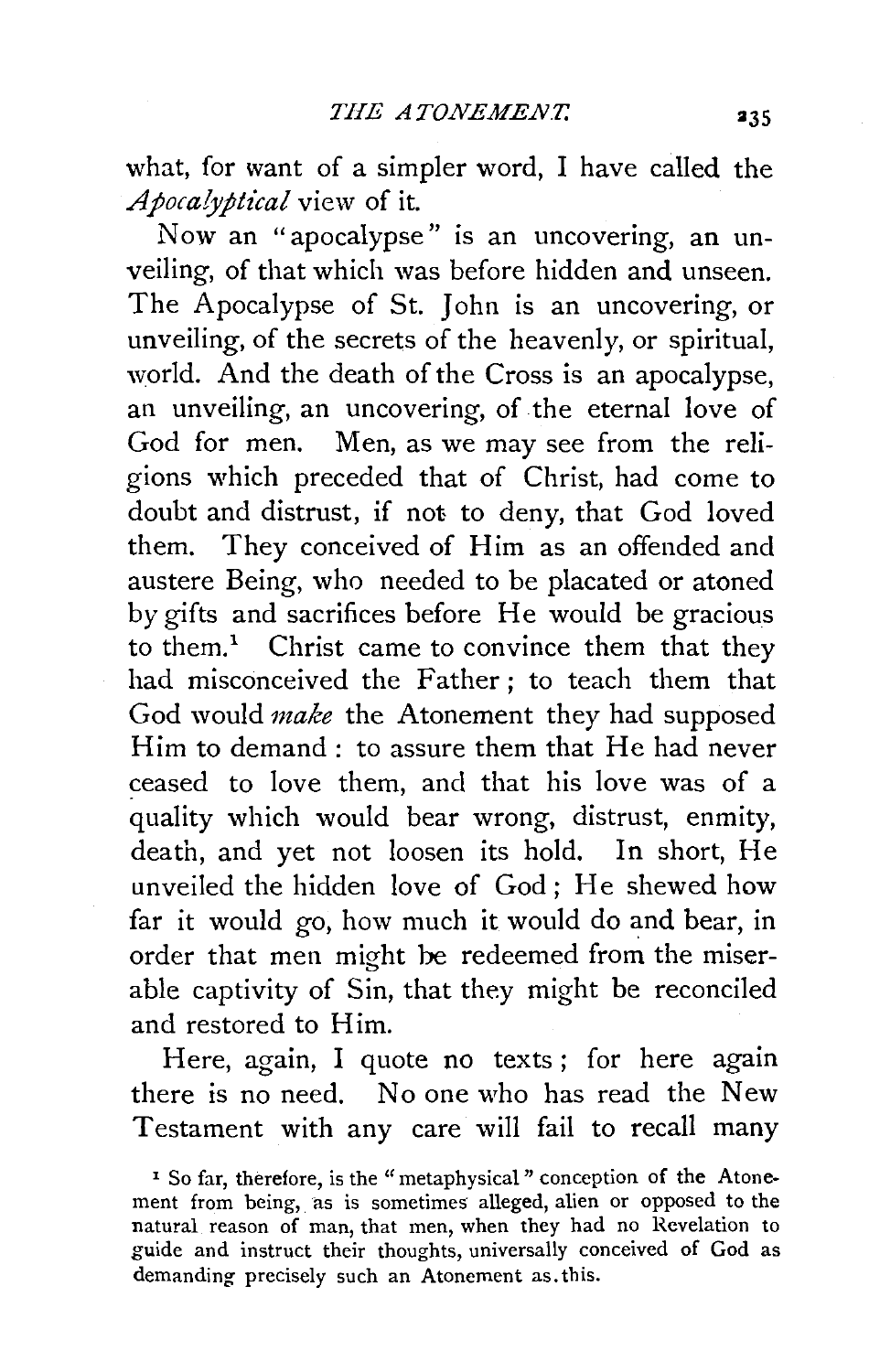passages which speak of the Sacrifice of Christ as a manifestation of the love of God, as a proof that He so loved the world, even when it was at enmity against Him, that, to redeem the world, He spared not his only Son, but freely gave Him up for us all. No such reader but will frankly admit that this thought pervades it from end to end, and is affirmed, not by the letter only, but by the spirit of Scripture.<sup>1</sup>

Very well, then. Here is an intelligible aspect of the Atonement, one that soon runs up into mystery indeed if we pursue it, but, none the less, one that we can clearly apprehend, and the power of which we feel. We know what love is; we can conceive what the love of God must be like now that it has been revealed in Christ-how pure it must be, how strong, and how enduring. And as this second aspect of the Atonement is more intelligible than the first, so is it also the more practical of the two, the more influential on the hearts and lives of men. Tell them only that Christ has made a sacrifice which, in some mysterious way, justifies God in forgiving their sins, and, you may give them an instant and wonderful sense of relief, since if they believe that He who must otherwise have inflicted the penalties due to their sins Himself endured

r Of course it is not only the *love* of God that is revealed in the Death of Christ. That death, as has already been admitted, in a mysterious yet effective way reveals and vindicates the *righteoumess* of God. And, no doubt, the completest mode of speaking of it would be to affirm that it reveals the entire nature, or character, of God. All I want to mark here is, that the New Testament does, constantly and with emphasis, affirm the death of Christ to be a manifestation, and the supreme manifestation, of the love of God (as, *e.g.,* if texts *must*  be cited, in the familiar passages, St. John iii. 16; Romans v.8; I John iii. 16 ; and iv. 9, 10).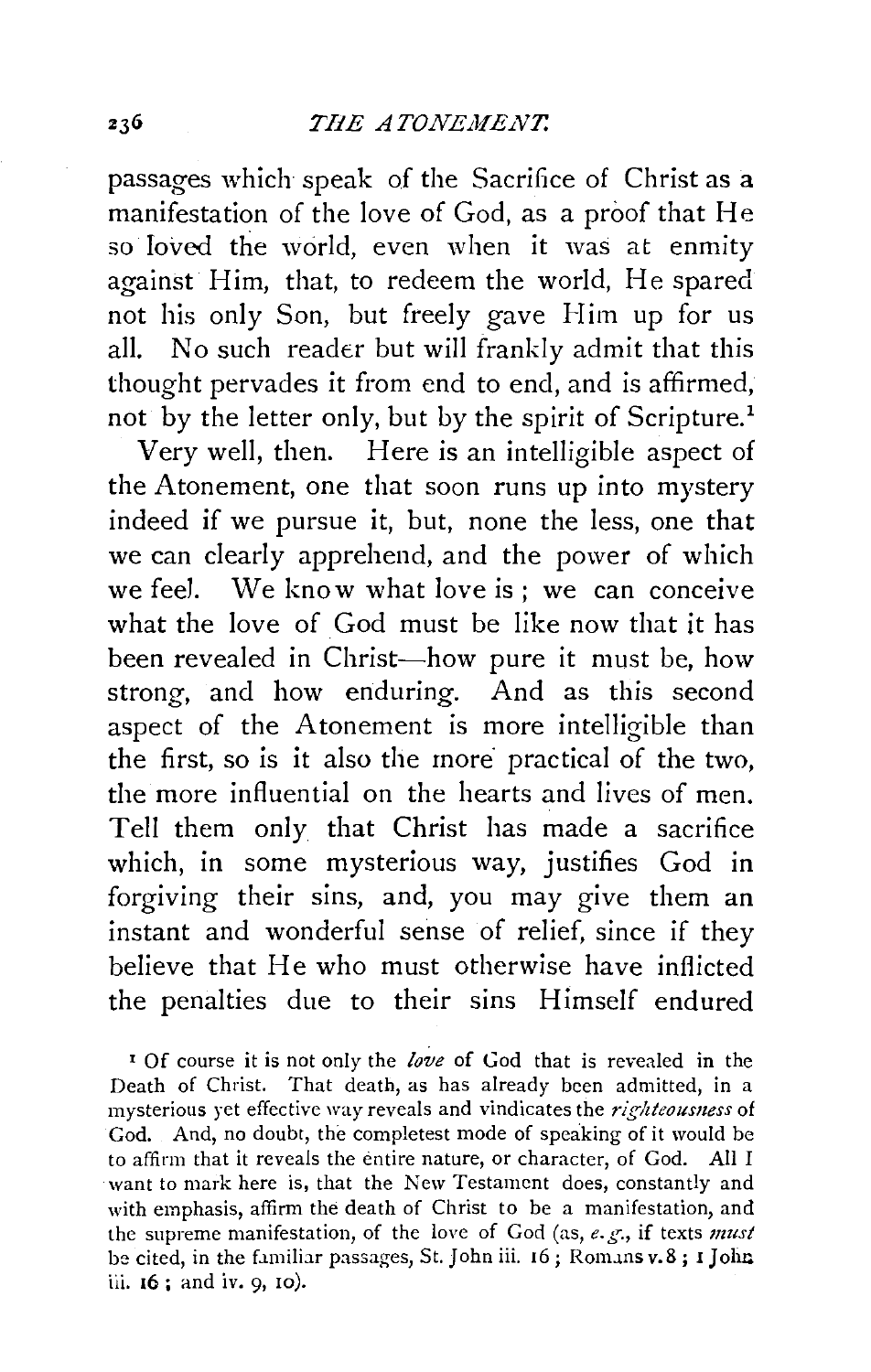them on their behalf, they may well believe also that their sins are forgiven them : but however carefully you guard your doctrine, they are wellnigh sure to misconceive and abuse it, as they have done in the past,—assuming that, if they only believed that Christ made such a sacrifice, they needed to do no more ; the guilt of their sins would be taken away, although their lives were not lifted out of the slough of sin and made clean and pure. But add this second aspect to the first ; when you have told them that, for Christ's sake, God both can and will forgive them, tell them also that God gave his only and beloved Son to die for them in order to shew how much He loved them, how utterly willing He is to forgive and receive and bless them, and so soon as they feel the power and sweetness of this Divine love, their hearts spring up, and must needs spring up, to greet it with a responsive love, a love which, as we shall soon see, cleanses and uplifts their whole nature.

But before we pass on to the ethical aspect of the Atonement, I wish to emphasize a point too often overlooked : viz., that even the Sacrifice of Christ was but a temporal, though it is also the supreme, manifestation to men of a Love that *always* exists, and is always prepared, should need arise, to go as far and to do as much as when the Son of Man poured out his soul unto death. We are often told that in no age, and in no world, will the Sacrifice of Christ be repeated. And, possibly, that is true. It may be that the Sacrifice of Christ is a solitary act, which will never need to be repeated in any form, the effects of which extend, and for ever will extend,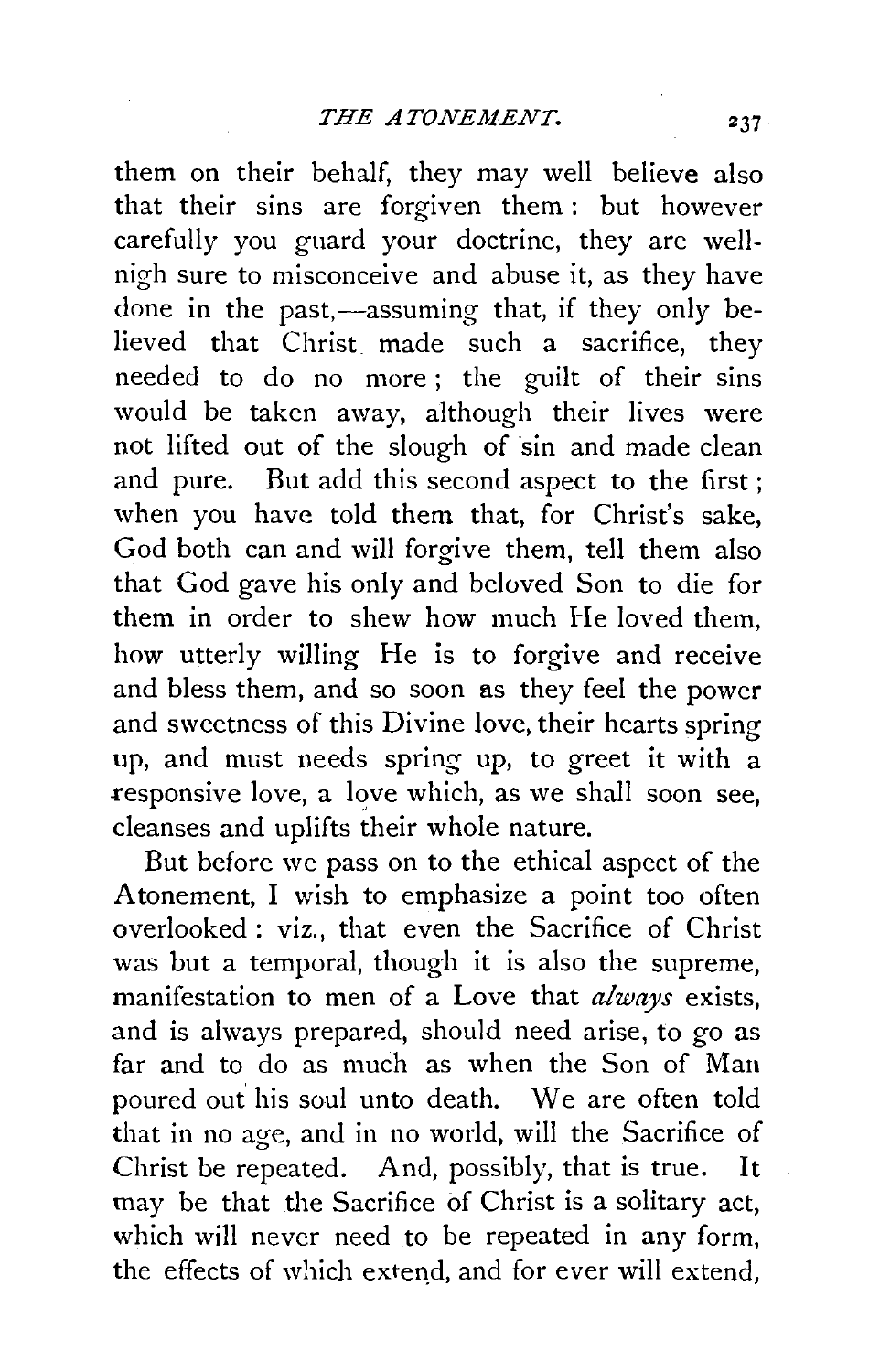throughout the universe. No similar manifestation of the Divine Love may be requisite at any period or in any sphere of being. But this, we should remember, is only a speculation, or, at best, a doubtful inference from ambiguous words. And the glorious fact is, that the Love which once manifested itself on the Cross still exists, and will for ever exist, and will, we may be sure, be manifested again and again, as the need for its manifestation recurs and varies. Notwithstanding our constant assertion of the eternity of God, we too much forget that He is the same yesterday, to-day, and for ever; that what we see to be in Him at any single moment we may know to be in Him at every moment and for ever. That a Love capable of the utmost selfsacrifice was in Him once we learn from the Cross: and therefore we may be very sure that that very Love-Love as pure, as deep, as self-sacrificingmust always be in God, must in all ways and at all times be seeking to manifest itself to his creatures.

3· But even this second aspect of the Atonement is not without its dangers. Those who think of the Sacrifice of the Cross only as a manifestation of the Love of God may only too easily come to rely on that Love without responding to it, or may respond to it only with a weak sentiment which does not purify and ennoble their lives. Indeed, the world has long sneered at the Church, or at certain members of the Church, as holding a creed which either persuades them that they may be relieved from the punishment of sin without being redeemed from sin itself, or which quickens in them a weak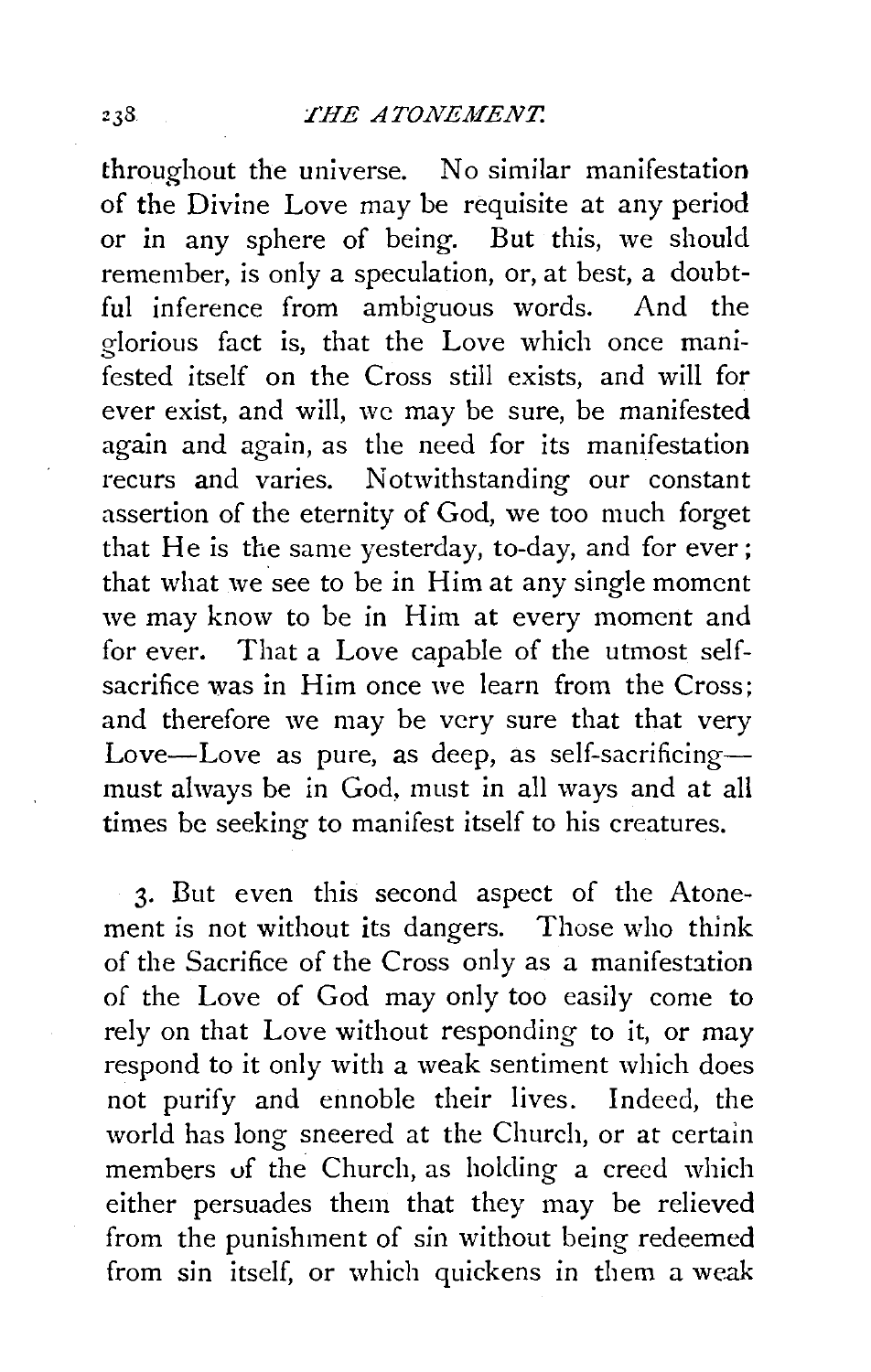puling sentiment incapable of producing in them the elements of a righteous and manly character. And, therefore, to the Metaphysical and the Apocalyptical, we must be careful to add the *Ethical*  aspect of the Atonement.

Now this third aspect springs logically and naturally from the second. For when we once apprehend the love of God for us, a responsive love is kindled in us. And this love, if at least it be a true response, if, that is, it be like the love from which it springs, cannot be a mere sentiment easily divorced from righteousness; for in God love and righteousness are one: nay, according to the New Testament, love includes righteousness both in God and in man. " Love," we are told, " is the end of the Commandment," that to secure which it was given, and in which it rests. And, again, "Love is the fulfilling of the Law." And, again, "To love God with all our heart and our neighbour as ourself" is the whole duty, the whole righteousness, of man. So that the love inspired in us by the great revelation of the love of God is a strong and active affection, which cannot fail to draw us into conformity with the righteous will of God.

And that the quickening of this love within us is the proper effect of faith in the Atonement, I need not cite texts to prove. They are to be found in every page of the New Testament, and notably in that large and ill-understood class of passages which speaks of the blood of Christ as of a virtue to cleanse us from all sin. To many it would seem, from the kind of language they employ, that this cleansing virtue shapes itself as a chemical and detergent con-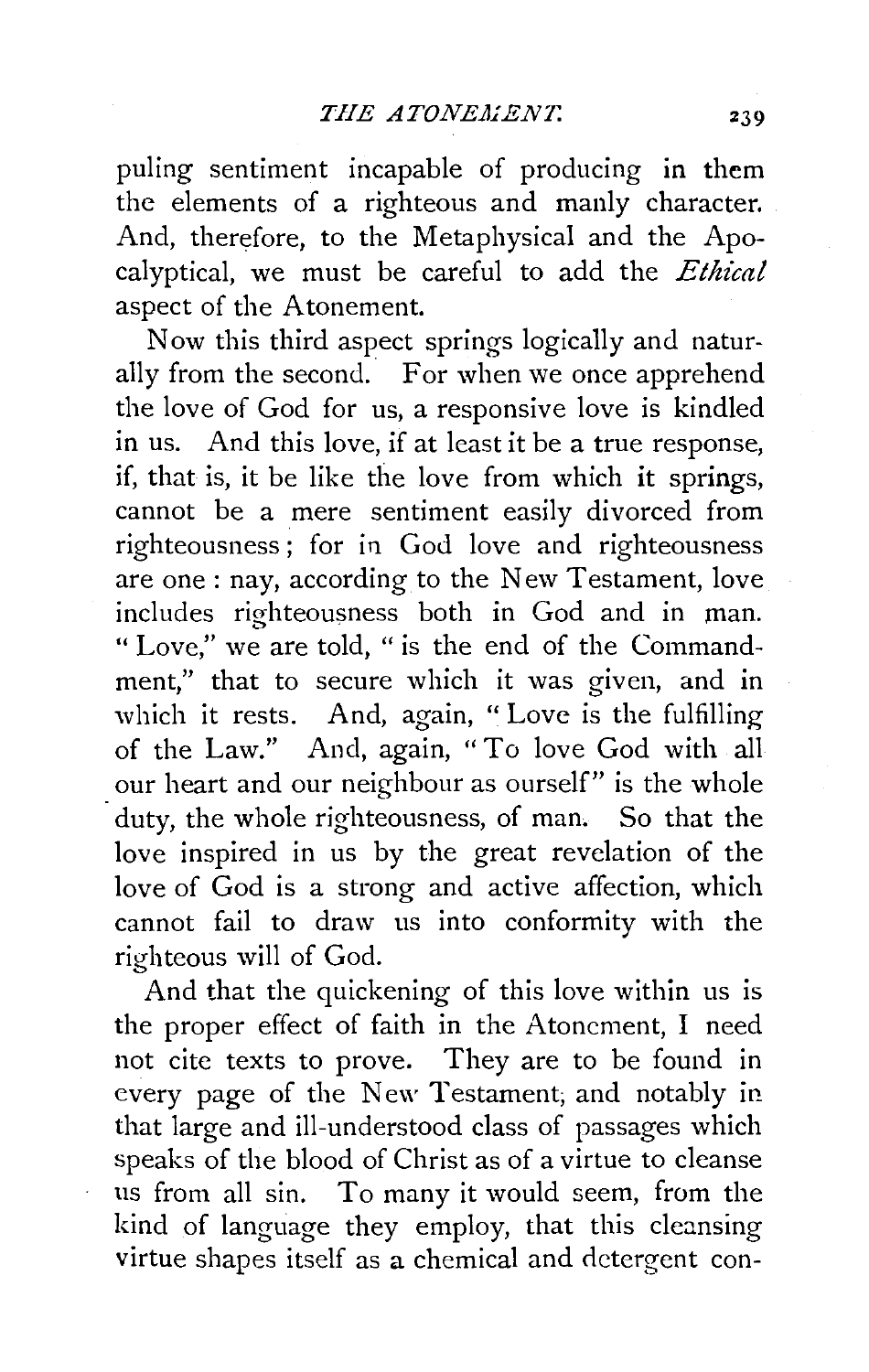stituent of the mere blood shed upon the Tree ! Others appear to assign this efficacy to the mere pain endured for men by the Son of Man-assuming what surely needs to be proved, that that which is physical is capable of being converted into moral equivalents, that mere bodily pain may become a spiritual power. Others virtually reduce the Sacrifice of Christ to the level of the sacrifices prescribed in the Mosaic economy, and imply that its virtue has an arbitrary source in a Divine ordinance,—forgetting that even the Old Testament pours contempt on all sacrifices save those of the will and the heart, save those which are personal, inward, spiritual. And, indeed, most persons of any refinement have so shrunk from the conventional and traditional uses of the phraseology which connects the redemption from sin with " *the blood* of Christ," that probably very few of them have paused to consider what the New Testament use of it means and implies.

It must be confessed that the metaphor of the phrase, "The blood of Jesus Christ cleanseth from all sin," like many other metaphors in the New Testament, is a broken and imperfect one, $-$  the Apostles caring much more for exact expressions or comprehensive summaries of truth than to make a figure run on all fours, or to secure artistic beauty of style. To sprinkle, or wash, or plunge a man in blood is not the way to make him clean, but the way to make him foul. But, in the mind of the Apostles, the " blood " stood for the death, for the sacrifice, of Christ. The sacrifice of Christ was the supreme and consummate expression of the love of God for men. That love, when apprehended by faith, kindled a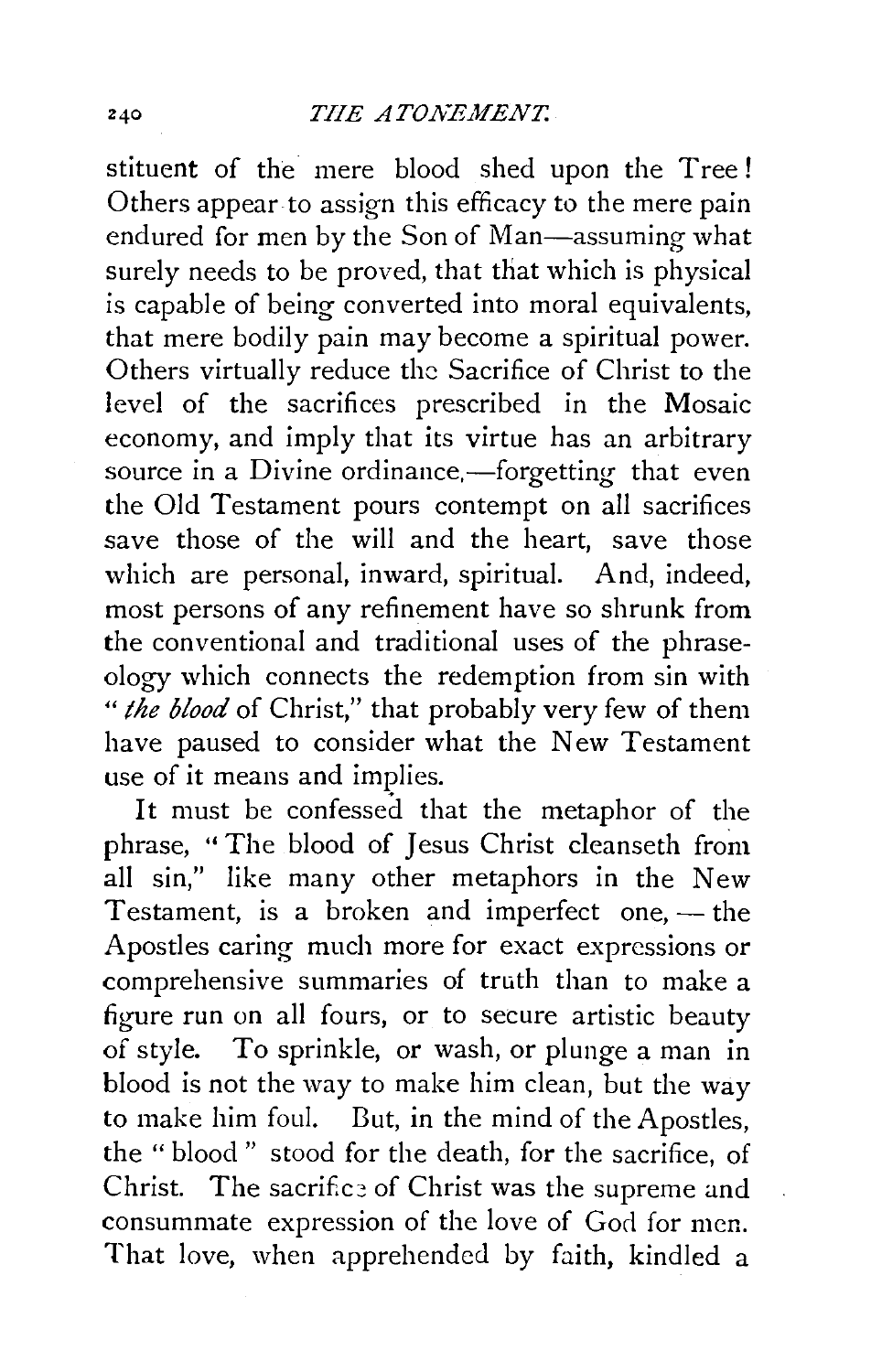corresponding love in them. When once this responsive affection was kindled in them, it drew them away from the sins by which they had offended God, and drew them toward the righteousness by which alone they could please Him. To the Apostles' minds, as any man who will *study* the Epistles of St. Paul and St. John may see for himself, the phrase, " The blood of Christ cleanseth from all sin," was a brief summary of this comprehensive series of truths :—the blood stood for the sacrifice of Christ ; the sacrifice of Christ was a manifestation of the love of God ; that love kindled a love like itself in those who believed in it; and this love, again, broke the power, and healed the wounds, and washed away the stains of  $\sin^{1}$ 

Rightly viewed, therefore, there is nothing in this doctrine to favour the thought of Salvation apart from Righteousness. Rather, the Atonement of Christ

<sup>1</sup> No doubt, in the mind of *Jewish* writers, this phrase, "the blood of Christ," &c., would contain an allusion to the legal cleansing, or acquittal, effected by the sacrifices offered in the Temple,—which sacrifices, be it remembered however, had no moral worth save as they were accompanied by repentance, faith, and the purpose of amendment and a yearning for the Divine love and help. I admit, too, that this allusion would be very prominent in the minds of the Apostles when they penned this phrase. All I contend for is that there is sufficient evidence in their Writings to shew that, when they endeavoured to get at the moral equivalents of that legal cleansing, to frame a conception of the way in which consciences defiled by sin and characters degraded by it were cleansed and raised, they pursued the line of thought indicated above. But even should this interpretation of the phrase be contested, the general argument ir. favour of an *ethical* aspect of the Atonement would remain untouched, since no theologian of any mark denies that the objective Atonement only reaches its end as it produces a subjective Atonement in us, we being made "partakers of Christ's death" and of his life,-the death to sins and the life of righteousness (see  $2$  Cor. v. 15, 17-21; Gal. i. 4; 1 Peter ii. 20-24).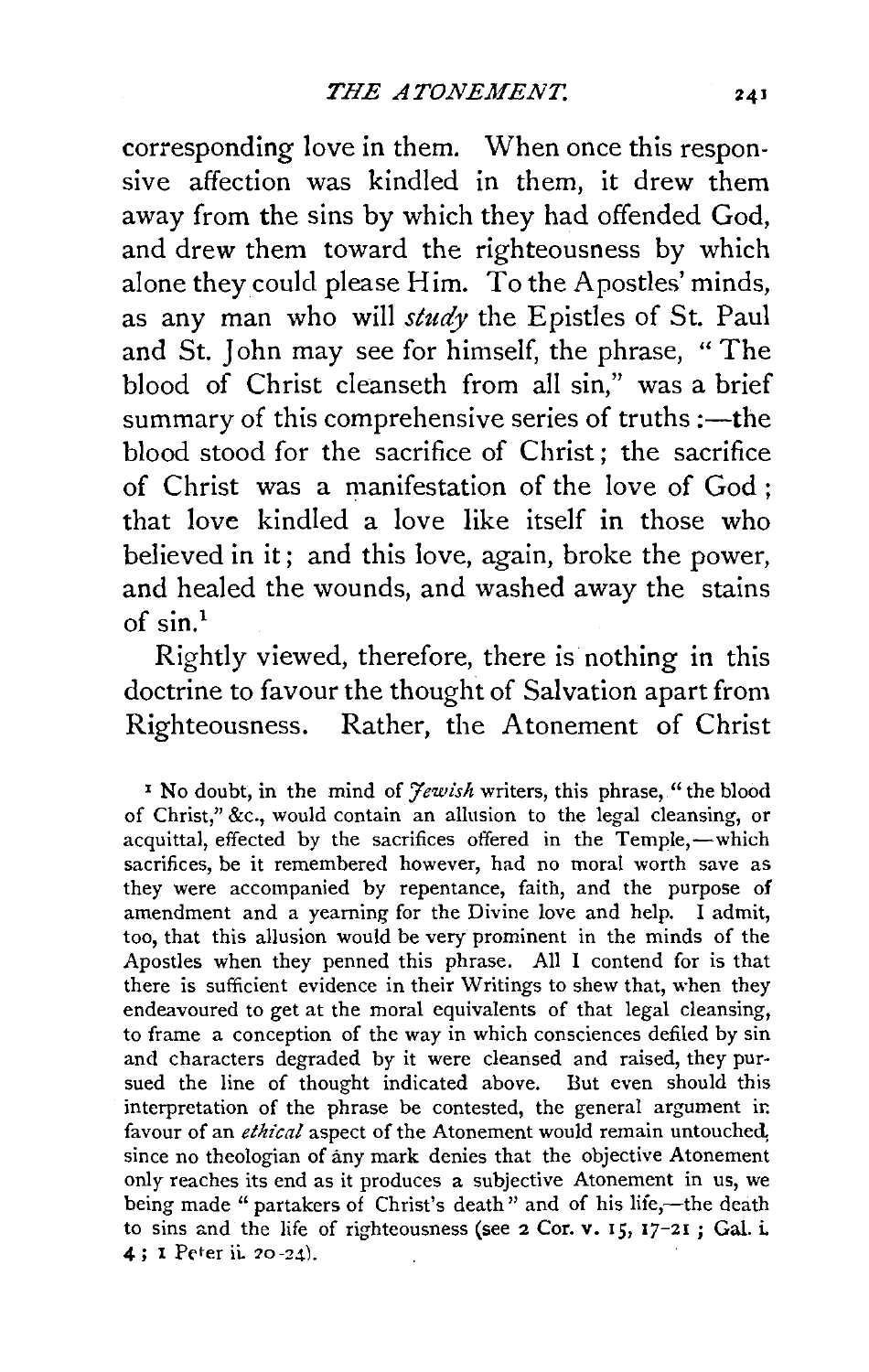is, according to the Scriptures, a revelation of the love of the righteous God designed to kindle the love and service of Righteousness in sinful men; it only produces its due effect on us when it "delivers us from this present evil world," since He " bare our sins in his own body on the tree, that we, being dead to sins,might live unto righteousness." In fine, to be cleansed from all sin, to be made righteous by love for the loving and righteous will of God,—this, and nothing short of this, is the salvation offered to us in "the glorious gospel of the blessed God."

Now I am very far from saying that these three aspects of the Atonement-metaphysical, apocalyptical, ethical-embrace and exhaust *all* that the New Testament has to teach on this great and mysterious theme ; doubtless there are other aspects of it which will yet reward the labour of those who dig in this sacred mine: but I submit that no view of the Atonement can possibly be regarded as complete which does not include at least these three aspects of it, since they are all clearly and obviously revealed in Holy Writ. And, further, I venture to ask all who teach and preach to consider which of these views needs just now to be urged the more earnestly and emphatically on the attention of the Church and the World? That it  $i\bar{s}$  necessary, now and always, to affirm that Christ offered Himself as a propitiation, in virtue of which God can forgive the sins of mep without any departure from justice, without putting any slight on his violated law, I profoundly feel and frankly admit : wherefore else is the truth so clearly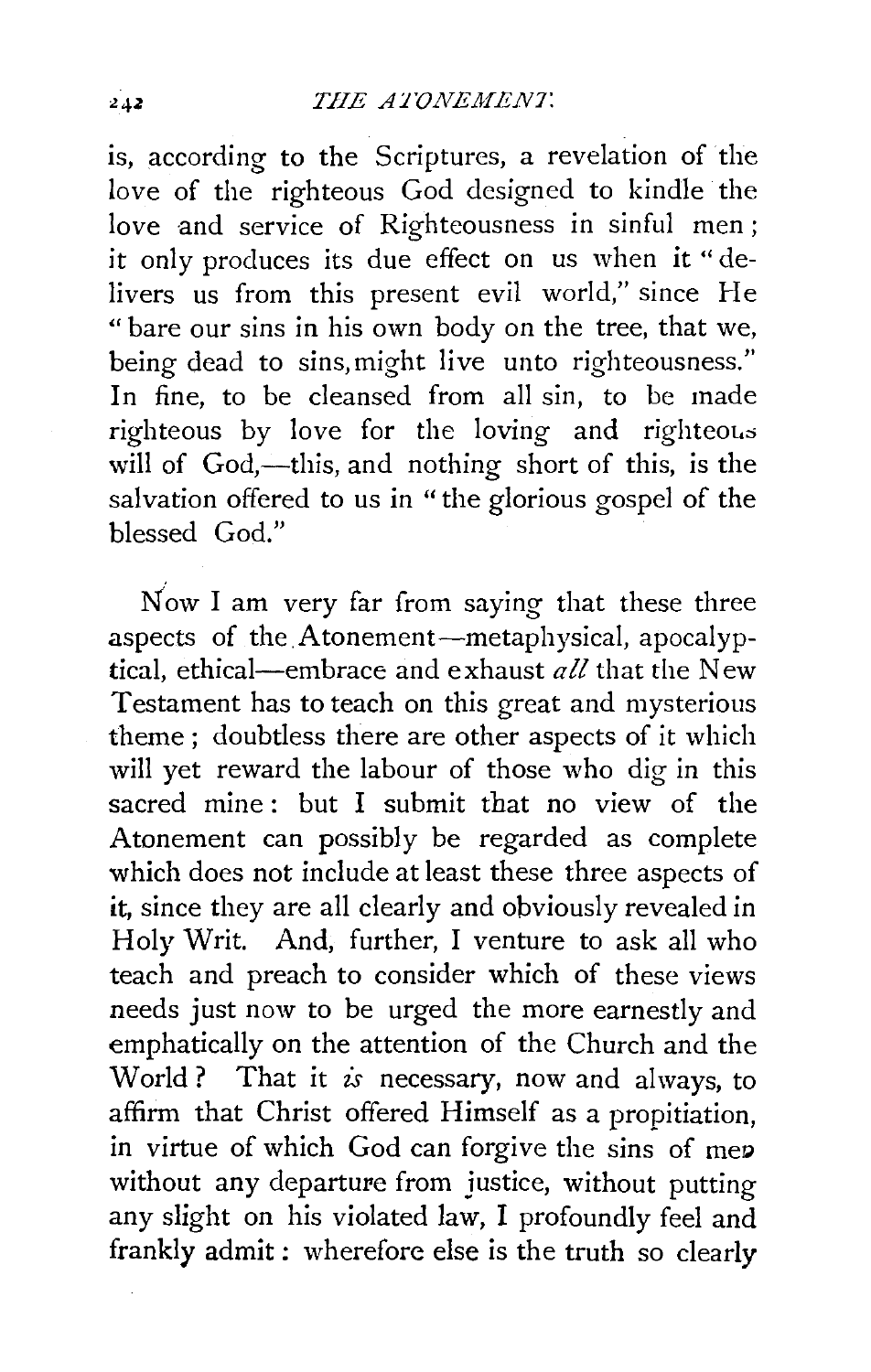and constantly affirmed in the New Testament ? But in affirming and teaching this truth, we should be careful to speak with modesty and reverence, confessing how little we know of the mystery which underlies it. No man, however good or wise or erudite, should affect to comprehend it, to map out with accurate precision the several provinces of it. occupied respectively by the Father, the Son, and the Holy Ghost; or imply that he has been admitted to the councils of the Sacred Trinity, and can tell exactly what effect the sacrifice of the Son produced on the mind of the Father, and in what way the death of the One gives life, or the prospect of life, to all. There is grave danger, if this aspect of the Atonement be insisted on, solely or even unduly, that men will come to think of the Atonement as a mere legal transaction, which has no necessary or vital bearing on character, as obtaining for them a mere verdict of acquittal at the Divine Bar, instead of thinking of it as redeeming them from the tyranny and usurpation of sin.

On the other hand, if we go to men conscious of sin and longing to be delivered from it, and tell them that God so loved them that He can give Himself no rest till He has delivered them from the grasp of sin and made them righteous even as He Himself is righteous, and that He has given them full proof and assurance of this Divine redeeming Love in that He both gave his Son to suffer with and for them, and is ever seeking by his Spirit to make them like his Son :- are we not likely to address ourselves to the very sense of need of which they are conscious, and win them to meet the Love of God with a love